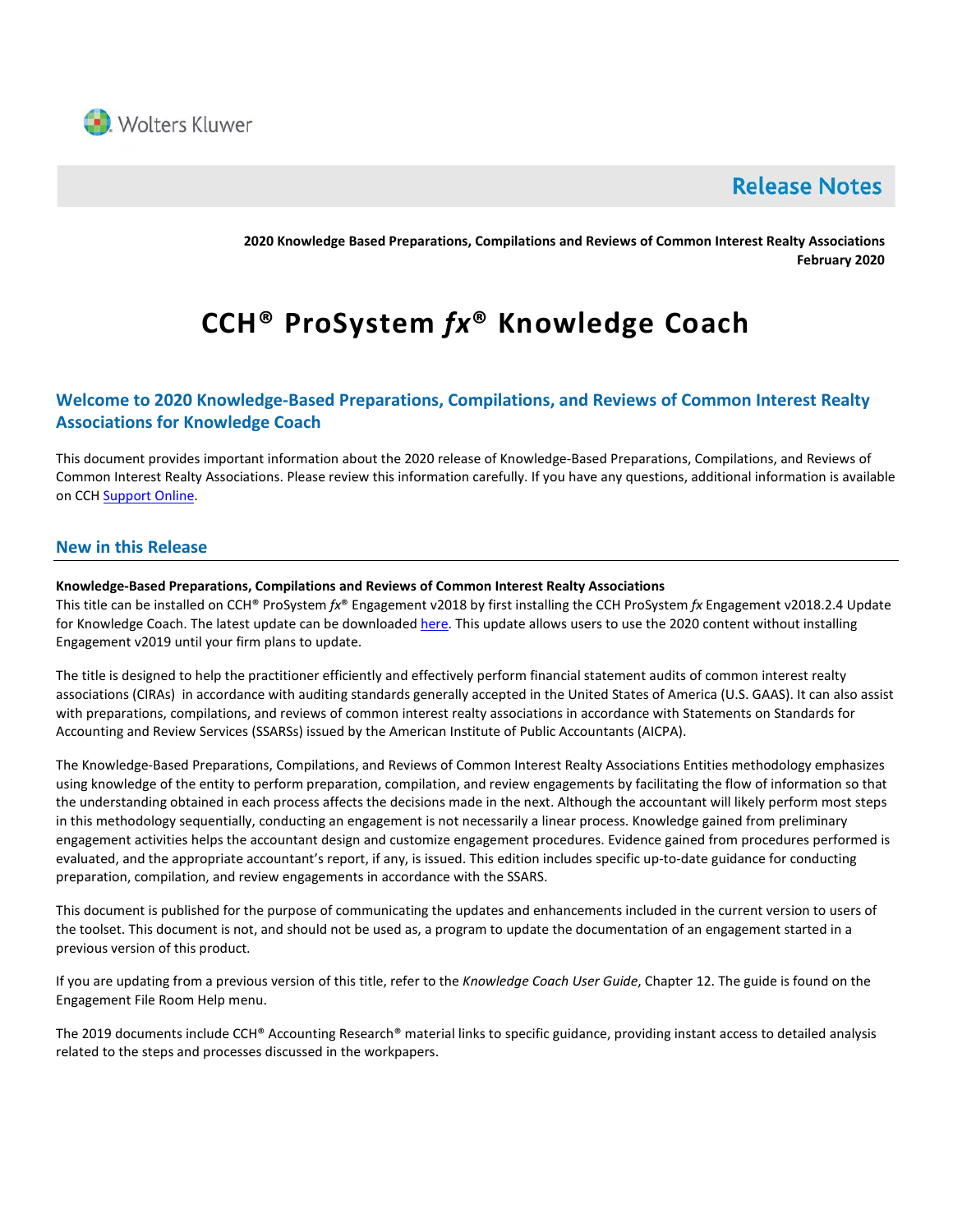# **2020 Edition of Knowledge-Based Preparations, Compilations and Reviews of Common Interest Realty Associations**

This edition features numerous enhancements, including:

- Added new and modified procedure steps and practice points for the current accounting guidance noted below.
- Added a new Microsoft® Word version of AID-301 to document materiality. Materiality does not flow, but using the Microsoft® Word version allows the user to keep their data on roll forward.
- Updated KBR-201, KBC-201, and KBP-201 to include a new tailoring question on whether the user will document consideration in a memorandum format or considering each factor in detail. Also added a new section on "Independence and Ability to Provide Services."
- Added new KBCRs, CORs, and RPTs as follows:
	- KBCR-901A Tax Basis Financial Statement Disclosure Checklist
	- KBCR-901B Cash Basis Financial Statement Disclosure Checklist
	- COR-221F Engagmenet Letter: Preparation of Prospective Financial Information (Forecast)
	- COR-221G Engaagement Letter: Preapration of Prospective Financial Information (Projection)
	- AID-840 Payroll and Related Liabilities: Analytical Procedures
	- RPT-1116A Compilation Report: Other Matter Required Supplementary Information That is Compiled No Material Departures Identified
	- RPT-1122A Compilation Report: Departure from Applicable Financial Reporting Framework Substantially All Disclosures and Stateement and Cash Flows Omitted

[Click here](http://support.cch.com/updates/KnowledgeCoach/pdf/guides_tab/2020%20CIRA%20PCR%20Title%20Overview%20for%20Knowledge%20Coach%20Users.pdf) for the 2020 Preparations, Compilations and Reviews of Common Interest Realty Associations Title Overview for Knowledge Coach Users.

In addition, forms and practice aids throughout have been updated to include new examples and tips. Where applicable, they also have been updated to take into account new literature, standards, and developments, as reflected in the following current accounting guidance:

- Statement on Standards for Accounting and Review Services No. 24 (SSARS-24), Omnibus Statement on Standards for Accounting and Review Services - 2018)
- AICPA Guide Preparation, Compilation and Review Engagements
- The revised AICPA Code of Professional Conduct (Code), including ET Section 1.295, Nonattest Services
- AICPA Statement on Quality Control Standards No. 8 (QC Section 10), A Firm's System of Quality Control (Redrafted)
- AICPA Audit Risk Alert Developments in Preparation, Compilation, and Review Engagements 2017/18
- FASB Accounting Standards Codification™ as of December 31, 2019, through Accounting Standards Update No. 2019-12

#### **Important:**

- Save changes to workpapers before closing the workpaper or the binder to ensure data is correctly updated.
- If Microsoft® Word crashes when using Knowledge Coach, before closing the binder, use the **Save Knowledge Coach Answers** option in the binder view under the Tools Menu. This saves all data within tables.
- You can view other Knowledge Coach Best Practices on ou[r Web site.](https://support.cch.com/kb/solution/000034942/sw34947)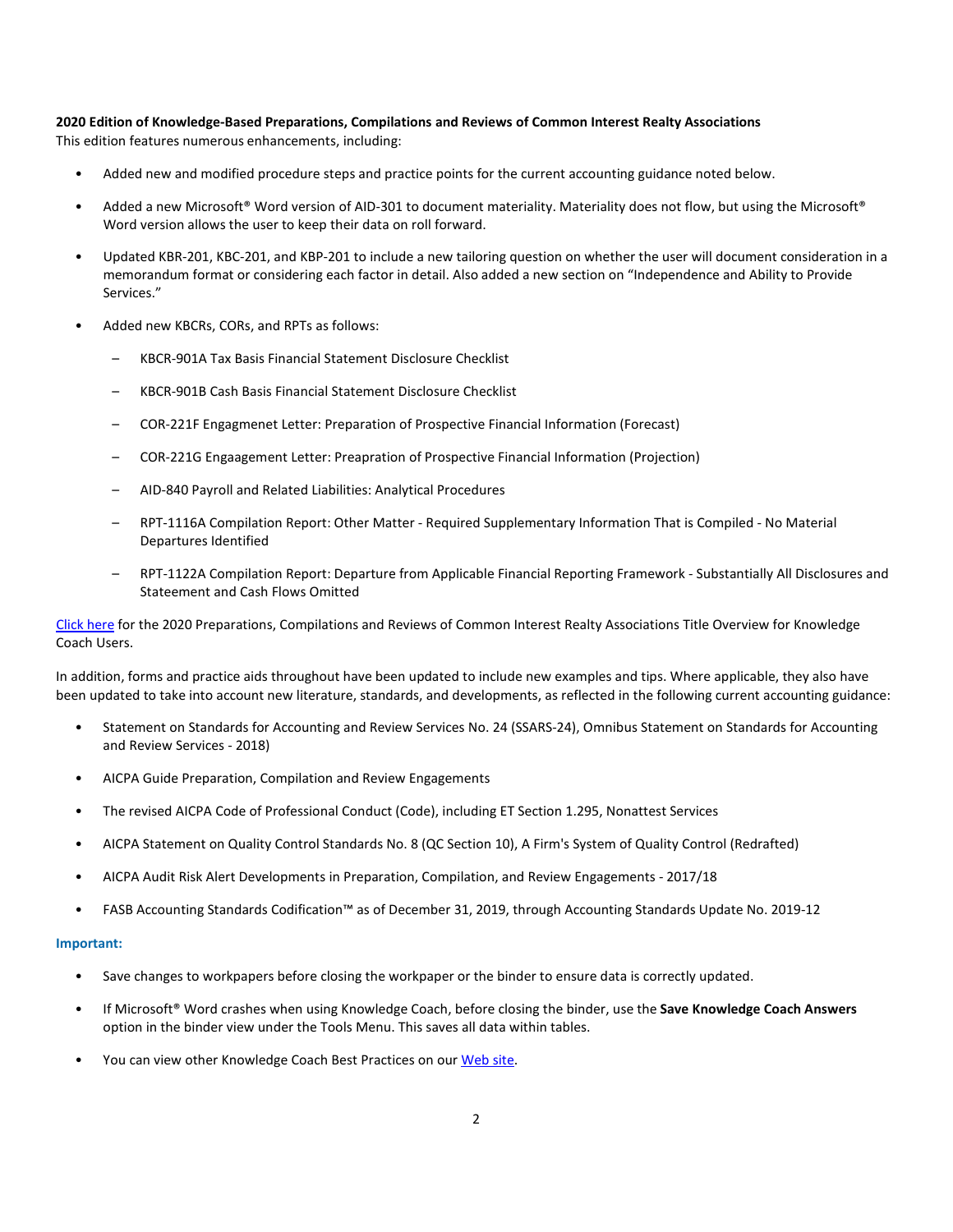#### **System Requirements**

This title requires the 2019 Financial Statement Base Title. The 2019 Financial Statement Base title must be installed with one of the following versions of Engagement and Knowledge Coach.

- Engagement and Knowledge Coach v2018 with CCH ProSystem *fx* Engagement v2018.2.4 Update or later available [here.](https://support.cch.com/updates/Engagement/release2018/release2018.aspx) To identify what version you are running, please go to the Help > About window in the application.
- Engagement and Knowledge Coach v2018 or later.

If you are upgrading from Engagement v7.1 or lower please contac[t Technical Support.](https://support.cch.com/contact)

A minimum of 4GB of RAM is required for optimal performance when opening and navigating through Knowledge Coach workpapers.

# **License Requirements**

This title requires the Knowledge-Based Preparations, Compilations, and Reviews of Common Interest Realty Associations license. Any user that does not have a license for this title will not be able to use Knowledge Coach functionality in workpapers.

For more information on updating your license, see [How do I add or update CCH ProSystem fx Engagement Licenses?](https://support.cch.com/kb/solution.aspx/sw3937) on our Web site.

For more information on assigning licenses, see [How do I assign Engagement Licenses?](https://support.cch.com/kb/solution.aspx/sw3943) on our Web site.

# **Download Instructions**

If you are planning to use this title on Engagement and Knowledge Coach v2018, apply CCH ProSystem *fx* Engagement v2018.2.4 Update to all machines, including Admin servers and terminal servers, before installing the title. Review the Update's [release notes](https://d2iceilwdglxpz.cloudfront.net/release_notes/CCH%20ProSystem%20fx%20Engagement%202018.2.4%20Release%20Notes.pdf) for more information on deployment.

To download this title:

- 1. Navigate to the [Knowledge Coach Updates](http://support.cch.com/updates/KnowledgeCoach) section of the Engagement Support Website.
- 2. Select the Knowledge Coach Series. The series are arranged by title type, then industry.
- 3. Click **Download File** next to the title you want to download.

**Note**: On some occasions, the Knowledge Coach Content Package file (.KCP) downloads with the extension changed to ZIP. If this occurs, please change the extension of the downloaded file to KCP using all capital letters.

You must install the 2019 Financial Statement Base title before installing the 2020 Knowledge Based Preparations, Compilations, and Reviews of Common Interest Realty Associations.

The Financial Statement Base title is also available on th[e Knowledge Coach Update Web](http://support.cch.com/updates/KnowledgeCoach) site.

The KCP download is a proprietary file that must be installed from within Engagement. Save this KCP file to a location on your local drive, and follow the Installation Instructions below.

#### **Installation Instructions**

See How do I add a new CCH® ProSystem *fx*[® Knowledge Coach title to CCH® ProSystem fx® Engagement?](https://support.cch.com/kb/solution/000033707/sw30271) for instructions on installing a new CCH ProSystem *fx* Knowledge Coach title.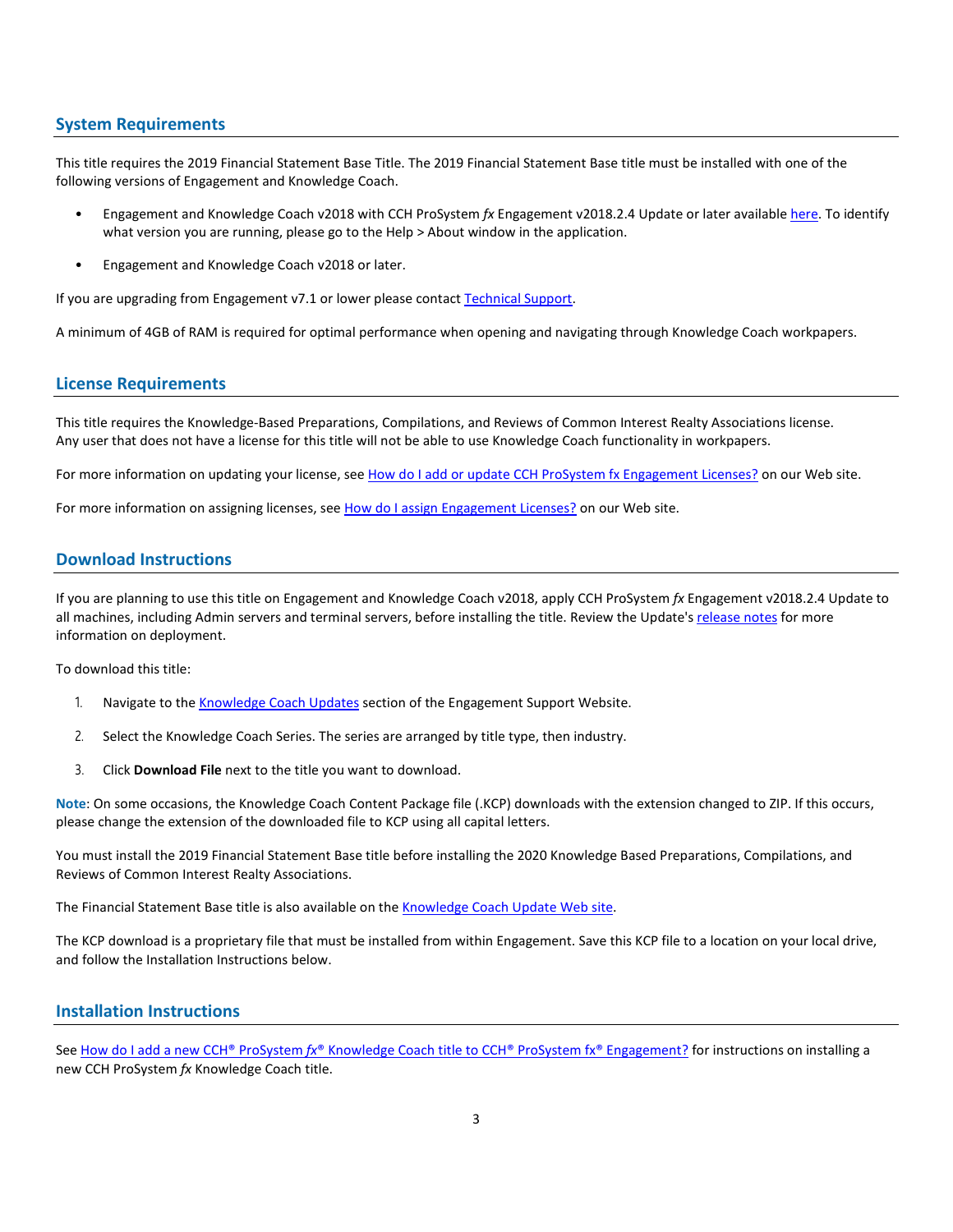#### **Using Your Knowledge Coach Content with CCH® Accounting Research Manager®**

CCH Accounting Research Manager (ARM) is the most comprehensive, up-to-date and objective online database of financial reporting literature. It includes all authoritative and proposed accounting, and SEC literature, plus independent, expert-written interpretive guidance.

Available on ARM, the Knowledge-Based Preparations, Compilations, and Reviews of Common Interest Realty Associations Guide helps you comply with the most recent professional standards and guidance for the conduct of preparations, compilations, and reviews and to integrate the use of practice aids, tools, and other resources with its guidance. This publication supplements and complements the Knowledge-Based documents that are available in Knowledge Coach.

If you subscribe to an ARM library that includes Preparations, Compilations, and Reviews of Common Interest Realty Associations content, you can link directly to source material from Resources in Knowledge Coach documents. These links have been updated to refer to the accounting standards under the FASB Accounting Standards Codifications. Also, if you subscribe to the Knowledge-Based Preparations, Compilations, and Reviews of Common Interest Realty Associations Guide on ARM, you can take advantage of references to the guide material from the Knowledge Coach documents.

With ARM, you maximize the efficiency of your research time, while enhancing your results. Learn more about our content, our experts, and how you can request your free trial by visiting the **ARM Web site**. You can also access th[e ARM Web](http://www.accountingresearchmanager.com/) site by selecting **Engagement > Binder Window > Shortcuts Bar > Guidance tab**.

# **Using Your Knowledge Coach Content**

To use your Knowledge Coach Workpaper Templates, do the following:

- 1. Open a binder in Engagement.
- 2. Select the workpaper tab into which you would like to insert the workpaper.
- 3. Select **New Knowledge Coach Workpaper** from the toolbar or File menu.
- 4. Select the new Knowledge Coach title with the content you would like to use. You can only select titles you have installed. The information displayed changes to reflect the workpaper organization available for the selected title.
- 5. Select the Knowledge Coach workpapers to insert into your binder and click **OK**.
- 6. In the Selected Workpaper Properties window, add a workpaper index in the Index field and make any Name modifications that are needed. You can also modify the tab location or the roll forward settings for each workpaper.
- 7. Click **OK**. The integrated Knowledge Coach workpaper is now inserted into your engagement binder.

**Note**: For more information on how to use Knowledge Coach workpapers in your binder, see the *Knowledge Coach User Guide*.

#### **Additional Information on Knowledge Coach and the Knowledge-Based Audit Methodology**

The Knowledge-Based Audit (KBA) Methodology allows the results of one set of procedures to become the input for the next. The key components of the KBA methodology include:

- An overview that guides accountants through the methodology
- Knowledge-Based Preparation, Compilation, and Review of Common Interest Realty Associations documents, integral to the risk assessment and overall accounting processes, which contain steps and procedures required by SSARS
- Customizable programs that take accountants through related steps and procedures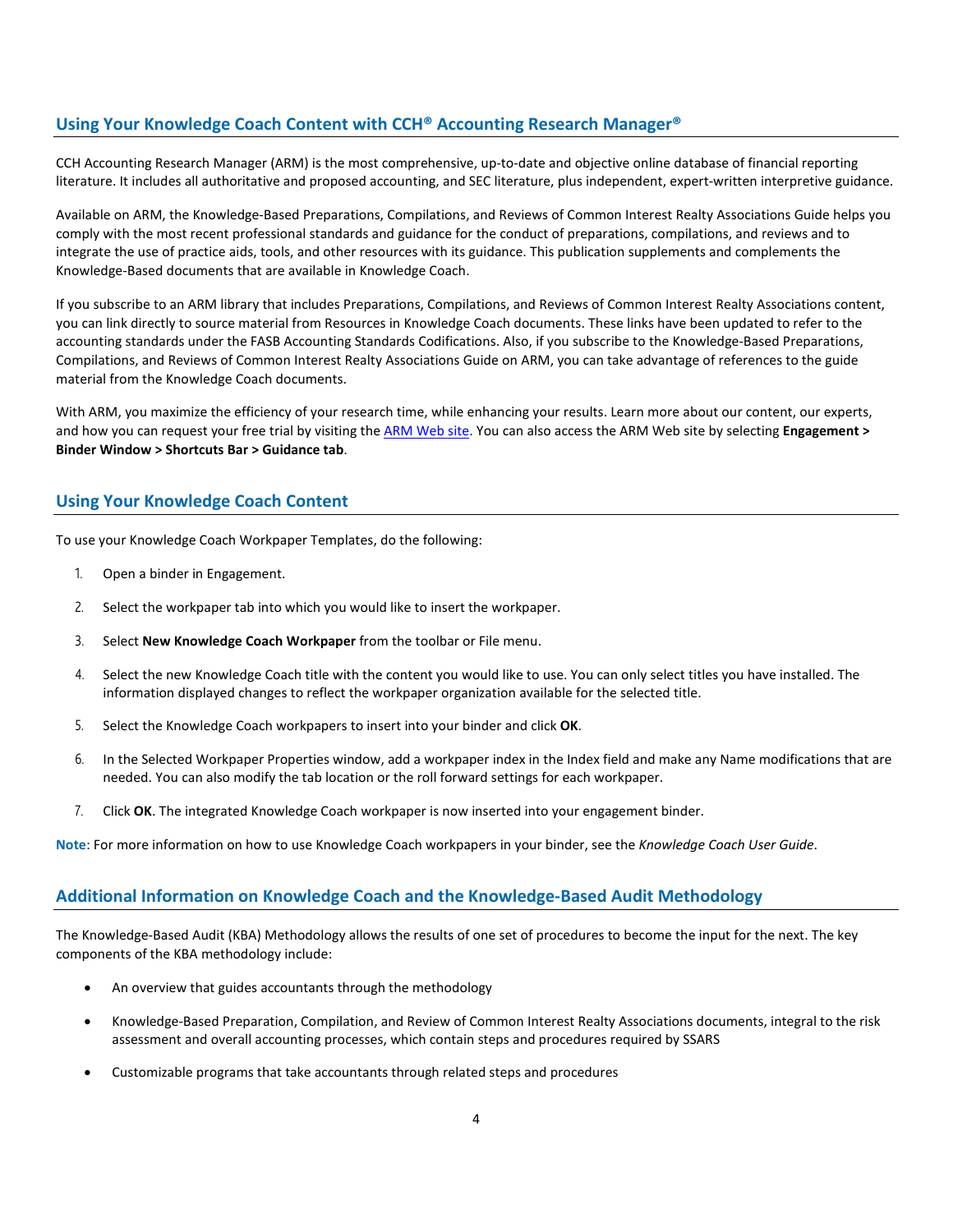- Practice aids to help accountants complete steps or processes outlined in the Knowledge-Based Preparation, Compilation, and Review of Common Interest Realty Associations documents and programs
- Accountant's reports that provide a variety of sample accountant's opinions on financial statements
- Correspondence documents that provide sample letters to be used to comply with SSARS requirements and in many other common situations

The practice aids and tools in the 2020 Knowledge-Based Preparations, Compilations, and Reviews of Common Interest Realty Associations are designed around the AICPA's Accounting and Review Services Committee (ARSC) SSARS standards to assist accountants by:

- Facilitating compliance with SSARS
- Encouraging more effective engagements through tailored engagement programs and comprehensive practice aids
- Enhancing engagement documentation

#### **CCH® ProSystem** *fx***® Knowledge Coach**

Knowledge Coach functionality allows accountants to use the Knowledge-Based methodology more efficiently by eliminating the need for duplicate entry of the same information, tailoring documentation to each particular engagement, and documenting the link between risks identified and procedures performed. PRP-100 Engagement-Level Tailoring Questions, CMP-100 Engagement-Level Tailoring Questions or REV-100 Engagement-Level Tailoring Questions are documents in Knowledge Coach that presents engagement-level questions designed to aid in tailoring the engagement documentation to fit each client. Completing the questions helps the accountant avoid duplication and unnecessary workpapers.

**Note:** Before you begin your engagement, please review the guidance in PRP-101 Overall Preparation Program, CMP-101 Overall Compilation Program, or REV-101 Overall Review Program. This workpaper is intended to be your road map through a Knowledge-Based methodology. You should start your engagement with PRP-100 Tailoring Question Workpaper, CMP-100 Tailoring Question Workpaper or REV-100 Tailoring Question Workpaper and PRP-101 Overall Preparation Program, CMP-101 Overall Compilation Program or REV-101 Overall Review.

- **Risks** can be captured via the Risk Summary task pane from any Knowledge Coach workpaper by the current editor of KBA-502 Summary of Risk Assessments. This allows you to continuously assess risks during the engagement. Several workpapers prompt you to consider the presence of risks, but the Risk Summary task pane must be used to document those risks. All documented risks flow to the Risk Summary. To ensure risks show in findings tables, select the workpaper identified in field of the Risk pane.
- **Information Flow** helps reduce the time spent duplicating information across forms. In addition, the flow of consistent information ensures that information and updates to information are not missed between workpapers. Drill-down functionality helps the user navigate quickly to the source of the information, aiding in the review of the audit file.
- **Diagnostics** help track unresolved issues like unanswered questions, incomplete risks, program steps not linked to risks or relevant assertions, missing workpaper, and more.
- **Links to Accounting Research Manager (ARM)**, if you subscribe to an ARM library that includes audit content, link directly to source material from Resources within Knowledge Coach workpapers. These links have been updated to reference the accounting standards under the FASB Accounting Standards Codifications and the auditing standards issued by the AICPA. Also, if you subscribe to the Knowledge-Based Audits of Common Interest Realty Associations Guide on ARM, you can take advantage of links to the audit guide material from within the Knowledge Coach documents.
- **Interpretive Guidance** is integrated in each Knowledge Coach template through the Tips view of each new task pane. Informational features include Practice Points, Examples, Optional Workpapers, and Resources to help auditors work more effectively and efficiently. You can also navigate from Resources within a document or the tip pane directly to CCH's Accounting Research Manager and industry audit guides by simply clicking on the reference.